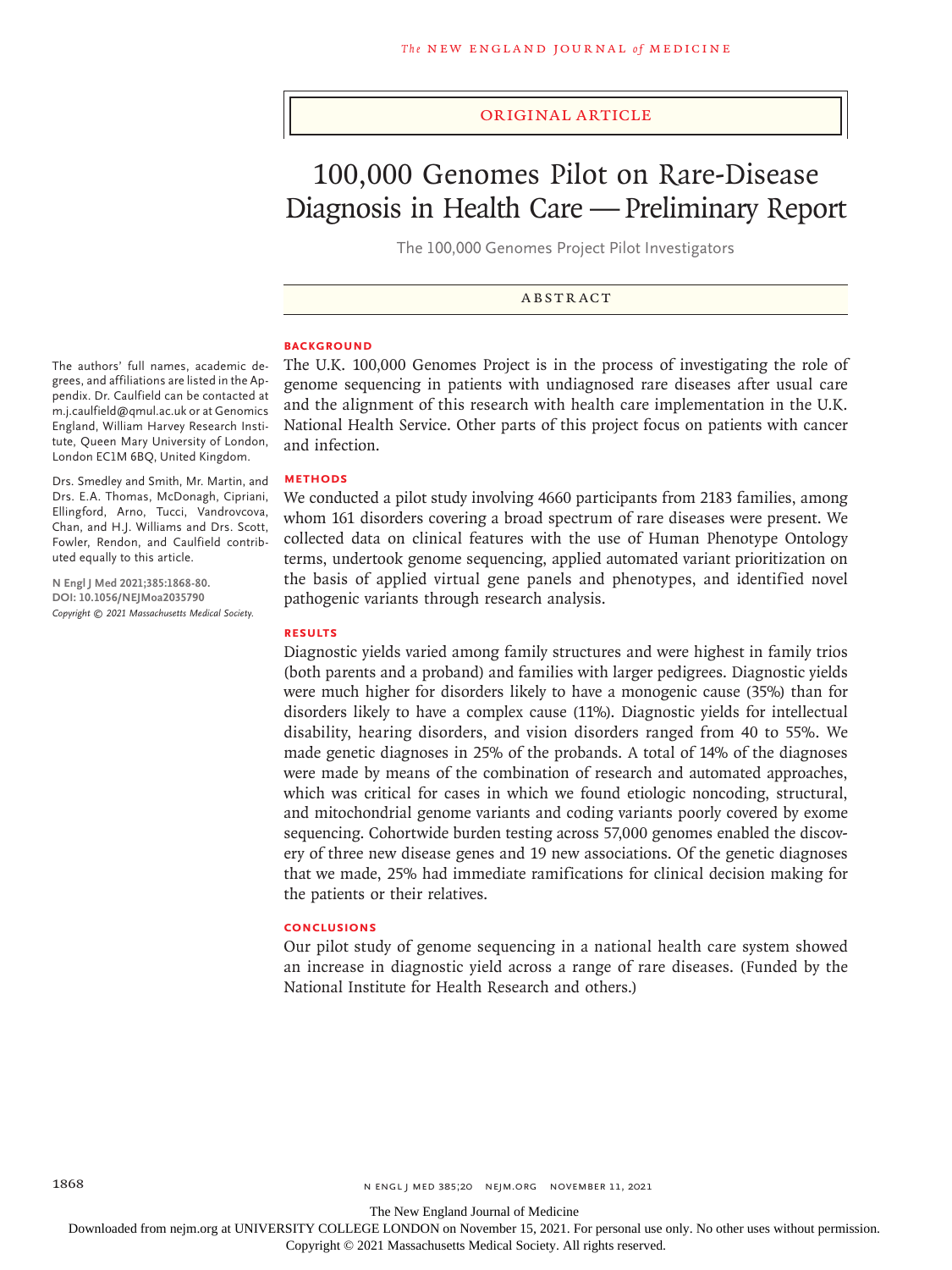RARE DISEASES ARE A WORLDWIDE<br>health care challenge, with approximately<br>10,000 disorders affecting 6% of the<br>population in Western societies.<sup>1,2</sup> More than health care challenge, with approximately 10,000 disorders affecting 6% of the population in Western societies.<sup>1,2</sup> More than 80% of rare diseases have a genetic component, and these conditions are disabling and expensive to manage. One third of children with a rare disease die before their fifth birthday.<sup>1</sup> The adoption of next-generation sequencing has improved rates of diagnosis of rare diseases over the past decade.3-5 However, the majority of patients with rare diseases remain without a molecular diagnosis after standard diagnostic testing.<sup>3-5</sup> To address this lack of diagnosis, the U.K. government launched the 100,000 Genomes Project in 2013 to apply whole-genome sequencing to the study of rare diseases, cancers, and infections in a national health care setting.6

To assess the effect of the whole-genome– sequencing approach on the genetic diagnosis of rare diseases in the National Health Service (NHS) in the United Kingdom, we carried out a pilot study in which we enrolled families and undertook detailed clinical phenotyping of the proband.4 We collected electronic health records from all participants and stored these together with the genomic and clinical data in a computer environment with multi-petabytes of storage (the Genomics England research environment).5 When necessary, we validated diagnostic variants in the laboratory and performed computational analyses.

### Methods

# **Participants**

After approval from the national research ethics committee was obtained, we recruited participants who had been identified by health care professionals and researchers as having rare diseases (across a broad range of categories) that had not been diagnosed after receipt of usual care in the NHS, which included either no diagnostic tests (because none were available) or approved diagnostic tests that did not include genome sequencing. The participants were recruited at nine English hospitals, and written informed consent was obtained from the participants by the National Institute for Health Research (NIHR) BioResource for Rare Diseases.

To test the broad applicability of genome sequencing, we determined that participants were eligible if they had a rare disease (as defined in the United Kingdom as a disorder affecting ≤1 in 2000 persons), were likely to have a singlegene or oligogenic cause, and had not received a genomic diagnosis. Data on previous testing in probands were collected when possible; testing included single-gene tests, karyotyping, singlenucleotide polymorphism arrays, next-generation sequencing panels, and exome sequencing. Probands and, when feasible, parents or other family members were enrolled across multiple clinical specialties in the NHS. Standardized baseline clinical data were recorded with the use of Human Phenotype Ontology (HPO) terms<sup>7</sup> guided by disease-specific data models,<sup>8</sup> and whole blood samples were obtained for DNA extraction. In the 100,000 Genomes Project, participants are followed over their life course with the use of electronic health records (all hospital episodes, registry entries, and cause of death).

This pilot study was undertaken in partnership with the NIHR BioResource and is part of the portfolio of translational research at the NIHR Biomedical Research Centres at Barts, Cambridge University Hospitals NHS Foundation Trust, Great Ormond Street Hospital for Children NHS Foundation Trust, Manchester University NHS Foundation Trust, Moorfields Eye Hospital NHS Foundation Trust, Newcastle upon Tyne Hospitals NHS Foundation Trust, Oxford University Hospitals NHS Foundation Trust, and University College London Hospitals NHS Foundation Trust. Clinical data from the NHS and NHS Digital were used in this work.

#### **Genome Sequencing**

Genome sequencing<sup>9</sup> was performed with the use of the TruSeq DNA polymerase-chain-reaction (PCR)–free sample preparation kit (Illumina) on a HiSeq 2500 sequencer, which generates a mean depth of 32× (range, 27 to 54) and a depth greater than 15× for at least 95% of the reference human genome. Whole-genome sequencing reads were aligned to the Genome Reference Consortium human genome build 37 (GRCh37) with the use of Isaac Genome Alignment Software. Family-based variant calling of single-nucleotide variants (SNVs) and insertion or deletions (indels) for chromosomes 1 to 22, the X chromosome, and the mitochondrial genome (mean coverage, 2814×; range, 142 to 16,581) was performed with the use of the Platypus variant caller.<sup>10</sup>

n engl j med 385;20 Nejm.org November 11, 2021 1869

The New England Journal of Medicine

Downloaded from nejm.org at UNIVERSITY COLLEGE LONDON on November 15, 2021. For personal use only. No other uses without permission.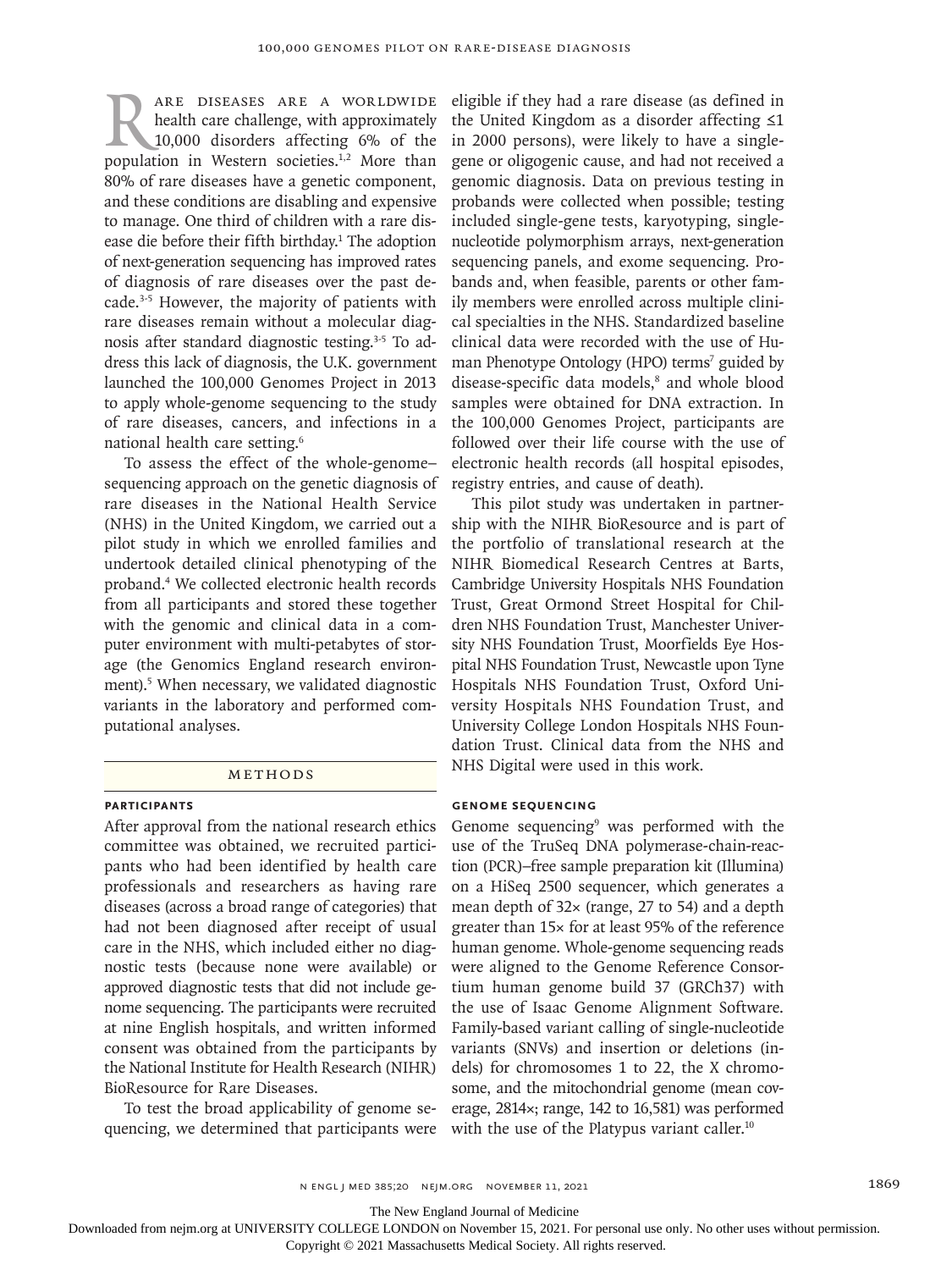#### **Diagnostic Pipeline**

We constructed an automated analytic pipeline to filter the genome down to rare, segregating, and predicted damaging candidate variants in coding regions. To limit the possibility of overlooking or inefficiently prioritizing diagnoses, we focused initially on applied virtual gene panels (applied panels) that were based on both the recruited clinical indication or disease and the submitted HPO terms. To address the issue of which genes have sufficient evidence to show causation and be included in these applied panels, we used our PanelApp software to enable expert, crowdsourced review and curation of genes with diagnostic-grade evidence for each of our disease categories (e.g., evidence in at least three unrelated families).11 Loss-of-function or de novo protein-altering variants affecting genes in the applied panels were classified as tier 1, other variant types such as missense variants affecting these genes were classified as tier 2, and all other filtered variants were classified as tier 3 (Fig. S1 in the Supplementary Appendix, available with the full text of this article at NEJM.org). To further reduce the possibility of missing or inefficiently prioritized diagnoses, we used a phenotype-based approach with the Exomiser application $12$  to search across all genes in the genome for a diagnosis. Exomiser prioritizes rare, segregating, and predicted pathogenic variants in genes in which the patient phenotypes match previously referenced knowledge from human disease or model organism databases. The ontologydriven phenotype matching can identify patients who have an atypical profile for a disease. Additional details regarding the Exomiser are provided in the Diagnostic Pipeline section in the Supplementary Appendix.

Prioritization of variants and return of candidate variants for presentation to the 13 NHS Genomic Medicine Centres (GMCs) were performed with the use of decision-support systems and with assistance from clinical genetics teams from Congenica and Fabric Genomics.13,14 These variants were reviewed by NHS clinical scientists and clinicians using the guidelines of the American College of Medical Genetics and Genomics, and a diagnostic report was issued for each proband.15 Final clinical outcomes included whether a genetic diagnosis was obtained, identification of the variant or variants involved, whether the variant or variants explained all or some of the phenotypes, and whether an intervention was used.

Recruitment of the participants in the pilot study and sequencing were performed during the period from January 2014 through December 2016, while the infrastructure to collect, quality check, process, and return data was being established. Results were returned to the GMCs from May 2016 through April 2019. Now that the information pipeline has been established (post-pilot phase), results are returned to the GMCs within 6 weeks after the sample is obtained.

#### **Novel Pathogenic Variants**

Researchers investigated coding and noncoding regions to detect novel diagnostic variants in genes matching the patients' phenotypes, including the presence of de novo variants in highly constrained coding regions<sup>16</sup> in the 95th percentile. We use the term novel to describe diagnostic variants we have detected that have not previously been described in the literature as causative. This is distinct from de novo variants, which are present for the first time in a family member due to either a new variant in an egg or sperm or a new mutation at conception. The variant may have been previously described. We used a new method described by Wei et al.<sup>17</sup> to analyze mitochondrial DNA that accounts for heteroplasmy, the Genomiser to detect noncoding pathogenic variants,18 and the ExpansionHunter software tool to detect simple tandem repeat expansions.<sup>19</sup> Finally we used a new random forest method to analyze Canvas<sup>20</sup> and Manta<sup>21</sup> calls and to identify potentially pathogenic copy-number and structural variants.

Gene-based burden testing to detect enrichment of rare, predicted pathogenic, and segregating variants in novel genes in specific disease cohorts relative to controls was performed on the genomes in the pilot study as well as on additional genomes from the rest of the 100,000 Genomes Project to increase power (57,002 genomes; see the Supplementary Methods in the Supplementary Appendix). The genomic and clinical data from the pilot study are freely accessible to members of a Genomics England Clinical Interpretation Partnership domain (https://www .genomicsengland.co.uk/about-gecip/).

#### **Statistical Analysis**

Testing was performed with the use of the R software, version 3.6.0 (R Foundation for Statistical Computing), and Stata software, version 16 (StataCorp). Further details on the individual

The New England Journal of Medicine

Downloaded from nejm.org at UNIVERSITY COLLEGE LONDON on November 15, 2021. For personal use only. No other uses without permission.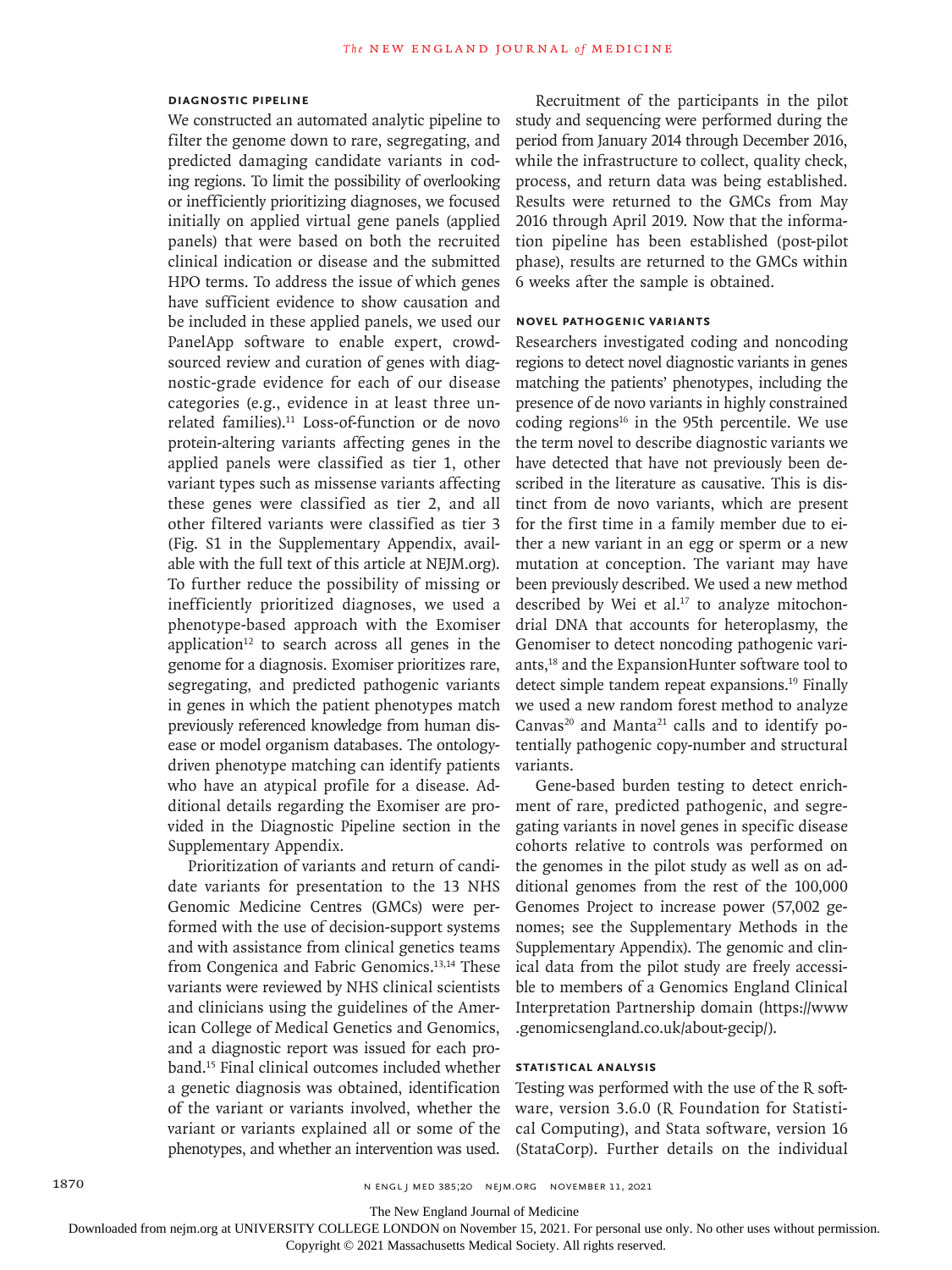| Table 1. Demographic Characteristics of the Probands (Including Inferred Ancestry) in the 100,000 Genomes Project<br>Pilot Study.* |                                              |                                          |                                       |  |  |  |  |
|------------------------------------------------------------------------------------------------------------------------------------|----------------------------------------------|------------------------------------------|---------------------------------------|--|--|--|--|
| Characteristic                                                                                                                     | All Probands<br>$(N = 2183)$                 | <b>Pediatric Probands</b><br>$(N = 571)$ | <b>Adult Probands</b><br>$(N = 1612)$ |  |  |  |  |
| $Sex - no. (%)$                                                                                                                    |                                              |                                          |                                       |  |  |  |  |
| Male                                                                                                                               | 1138 (52)                                    | 339 (59)                                 | 799 (50)                              |  |  |  |  |
| Female                                                                                                                             | 1045(48)                                     | 232(41)                                  | 813 (50)                              |  |  |  |  |
| Total                                                                                                                              | 2183 (100)                                   | 571 (100)                                | 1612 (100)                            |  |  |  |  |
| Median age at recruitment $( IQR)$ — yr                                                                                            | $35(18-54)$                                  | $9(5-14)$                                | $45(31-60)$                           |  |  |  |  |
| Inferred ancestry - no. (%) [% consan-<br>guinity suggested in record] <sup>+</sup>                                                |                                              |                                          |                                       |  |  |  |  |
| African                                                                                                                            | 50(2)[0]                                     | 25(4)[0]                                 | 25(2)[0]                              |  |  |  |  |
| American with mixed ancestry                                                                                                       | 26 (1) [23]                                  | $12(2)$ [25]                             | 14(1)[21]                             |  |  |  |  |
| East Asian                                                                                                                         | $8$ (<1) [0]                                 | $2$ (<1) [0]                             | $6$ (<1) [0]                          |  |  |  |  |
| European                                                                                                                           | 1931 (88) $\left[ \langle 1 \rangle \right]$ | 438 (77) $\left[ \leq 1 \right]$         | 1493 (93) $\left[<1\right]$           |  |  |  |  |
| South Asian                                                                                                                        | $163(7)$ [36]                                | 93 (16) [43]                             | 70 (4) [25]                           |  |  |  |  |
| Not determined                                                                                                                     | $5$ (<1) [0]                                 | $1 (-1) [0]$                             | $4$ (<1) [0]                          |  |  |  |  |
| Total                                                                                                                              | 2183 (100) [3]                               | 571 (26) [8]                             | 1612 (74) [2]                         |  |  |  |  |

\* Pediatric probands were younger than 18 years of age at recruitment, and adult probands were 18 years of age or older at recruitment. IQR denotes interquartile range.

† Ancestry was inferred on the basis of a random forest model trained on principal component analysis of the five super populations described for the 1000 Genomes Project.

methods used in the study are provided in the Supplementary Appendix.

#### **RESULTS**

#### **Participants**

We enrolled 4660 participants (2183 probands and 2477 family members), among whom 161 disorders across a broad spectrum of rare diseases were present (Table 1).<sup>22</sup> Neurologic, ophthalmologic, and tumor syndromes were commonly represented (Table 2). Participants were recruited with varying numbers of affected and unaffected family members. We aimed to recruit family trios (both parents and a proband) or larger family structures to facilitate more effective variant prioritization, and our efforts were met with varying degrees of success. Among the recruited probands with multiple bowel polyps, 93% were singletons (i.e., probands for whom no other family member was recruited). In contrast, 12% of the probands with intellectual disability were singletons. Adult probands were more commonly enrolled than pediatric probands (age ≤18 years at recruitment) (74% vs. 26%), which is in line with the percentage of children and adults in the general population in England and Wales (79% vs.  $21\%$  [2011 census of England and Wales<sup>23</sup>]).

The preponderance of adults was unusual as compared with previous sequencing projects and reflects the eligibility criterion that probands had to have undergone usual care; in many cases, usual care involved standard genetic testing (mostly single-gene or panel-based). A lower percentage of recruited probands were female than male owing to the difference among pediatric probands (232 girls and female adolescents [11%] vs. 339 boys and male adolescents [16%], P<0.001); the expected percentage of female probands was 51% (on the basis of the 2011 census of England and Wales) across most disease categories. The greater susceptibility of males than of females to recessive X-linked conditions may account for this sex bias: more than 6% of all diagnoses involved variants on the X chromosome (which represents approximately 5% of the genome). The inferred ancestry of the probands (see the Supplementary Appendix) was in line with what was expected on the basis of the general population, in which 86% of children and adults were White, 8% Asian, 3% Black, 2% mixed, and 1% other (2011 census of England and Wales). However, South Asian ancestry was significantly more common among pediatric probands than among adult probands (16% vs. 4%, P<0.001); our results indicated potential consanguinity in

The New England Journal of Medicine

Downloaded from nejm.org at UNIVERSITY COLLEGE LONDON on November 15, 2021. For personal use only. No other uses without permission.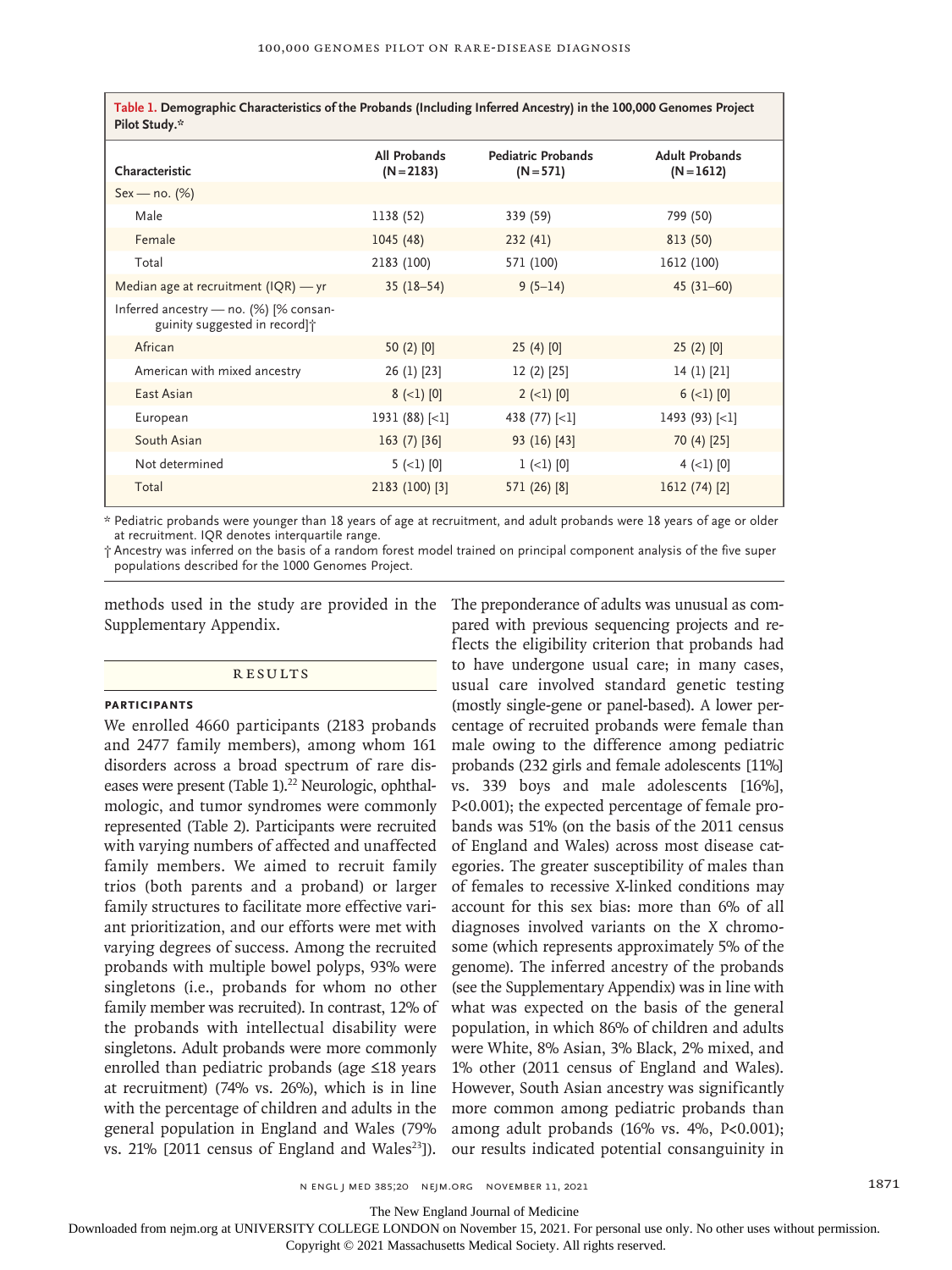| Table 2. Disease Categories among the Probands in the 100,000 Genomes Project Pilot Study.* |                                                           |                             |                   |                                                     |                                                            |  |  |  |
|---------------------------------------------------------------------------------------------|-----------------------------------------------------------|-----------------------------|-------------------|-----------------------------------------------------|------------------------------------------------------------|--|--|--|
| <b>Disease Category</b>                                                                     | <b>All Family</b><br><b>Structures</b><br>(2183 Probands) | Singleton<br>(881 Probands) | <b>Family Duo</b> | <b>Family Trio</b><br>(343 Probands) (797 Probands) | <b>Larger Family</b><br><b>Structure</b><br>(162 Probands) |  |  |  |
|                                                                                             | number of probands (percent)                              |                             |                   |                                                     |                                                            |  |  |  |
| Cardiovascular disorder                                                                     | 147(7)                                                    | 56(6)                       | 24(7)             | 49(6)                                               | 18(11)                                                     |  |  |  |
| Ciliopathy                                                                                  | 69(3)                                                     | 34(4)                       | 14(4)             | 16(2)                                               | 5(3)                                                       |  |  |  |
| Dermatologic disorder                                                                       | 38(2)                                                     | 9(1)                        | 5(1)              | 22(3)                                               | 2(1)                                                       |  |  |  |
| Dysmorphic or congenital abnormality                                                        | 20(1)                                                     | 10(1)                       | 2(1)              | 7(1)                                                | 1(1)                                                       |  |  |  |
| Endocrine disorder                                                                          | 87(4)                                                     | 57(6)                       | 14(4)             | 12(2)                                               | 4(2)                                                       |  |  |  |
| Gastroenterologic disorder                                                                  | 32(1)                                                     | $\mathbf 0$                 | 0                 | 18(2)                                               | 14(9)                                                      |  |  |  |
| Growth disorder                                                                             | $3 (-1)$                                                  | $3 (-1)$                    | $\mathbf{0}$      | $\Omega$                                            | $\mathbf{0}$                                               |  |  |  |
| Hematologic or immunologic disorder                                                         | $5(-1)$                                                   | $2(-1)$                     | 3(1)              | $\Omega$                                            | $\mathbf{0}$                                               |  |  |  |
| Hematologic disorder                                                                        | $7 (-1)$                                                  | $\mathbf{0}$                | 3(1)              | $2 (-1)$                                            | 2(1)                                                       |  |  |  |
| Hearing or ear disorder                                                                     | 35(2)                                                     | 6(1)                        | 5(1)              | 17(2)                                               | 7(4)                                                       |  |  |  |
| Metabolic disorder                                                                          | 93(4)                                                     | 24(3)                       | 12(3)             | 48(6)                                               | 9(6)                                                       |  |  |  |
| Intellectual disability                                                                     | 130(6)                                                    | 10(1)                       | 24(7)             | 78 (10)                                             | 18(11)                                                     |  |  |  |
| Neurologic or neurodevelopmental disorder <sup>+</sup>                                      | 521 (24)                                                  | 193 (22)                    | 93(27)            | 194 (24)                                            | 41(25)                                                     |  |  |  |
| Ophthalmologic disorder                                                                     | 348 (16)                                                  | 74 (8)                      | 62 (18)           | 199 (25)                                            | 13(8)                                                      |  |  |  |
| Renal and urinary tract disorder                                                            | 176(8)                                                    | 125(14)                     | 21(6)             | 26(3)                                               | 4(2)                                                       |  |  |  |
| Respiratory disorder                                                                        | $2 (-1)$                                                  | $1 (-1)$                    | 0                 | $1 (-1)$                                            | $\mathbf{0}$                                               |  |  |  |
| Rheumatologic disorder                                                                      | 48(2)                                                     | 14(2)                       | 6(2)              | 25(3)                                               | 3(2)                                                       |  |  |  |
| Skeletal disorder                                                                           | 62(3)                                                     | 15(2)                       | 11(3)             | 23(3)                                               | 13(8)                                                      |  |  |  |
| Tumor syndrome                                                                              | 293 (13)                                                  | 231(26)                     | 31(9)             | 27(3)                                               | 4(2)                                                       |  |  |  |
| Other                                                                                       | 67(3)                                                     | 17(2)                       | 12(3)             | 34(4)                                               | 4(2)                                                       |  |  |  |
| Total                                                                                       | 2183 (100)                                                | 881 (100)                   | 343 (100)         | 797 (100)                                           | 162 (100)                                                  |  |  |  |

\* Singleton refers to a proband for whom no other family member was recruited, family duo to a parent–proband pair, family trio to both parents and a proband, and family quad to a proband, sibling, and parents.

† Neurologic and neurodevelopmental symptoms excluded intellectual disability.

43% of the 93 pediatric South Asian probands and in 1% of the other 478 pediatric probands (Table 1).

#### **Clinical Data and Sequencing**

We collected clinical data with the use of HPO terms for each affected participant (a median of 4 [range, 1 to 61] present terms, and a median of 4 [range, 0 to 144] absent terms [phenotypes that were assessed and confirmed as definitely not observed in the proband]). We then performed genome sequencing, followed by quality assurance to check coverage, sequence quality, presence of repeat sample submissions or sample swaps, and consistency with reported family structures (see the Supplementary Appendix).

# **Diagnostic Yield**

We made genetic diagnoses in 25% of the probands and deposited the genotypes into the ClinVar repository (accession numbers, SCV001759972 to SCV001760540). Of these diagnoses, 60% were made on the basis of coding SNVs or indels in the applied panels; 26% were made on the basis of coding SNVs or indels affecting well-established disease genes not included in the applied panels (diagnoses were made through phenotypebased prioritization or expert review by the study clinicians or the clinical genetics teams from Congenica or Fabric Genomics); and 14% were made on the basis of genomewide, phenotypeagnostic research analysis that investigated beyond SNVs and indels, coding regions, and disease genes in the applied panels (Fig. 1). On the basis of international guidelines, $15$  an additional 10% of the probands were classified as having variants of unknown significance in genes that were considered to be consistent with the phenotype on clinical review at the study site but that required further functional validation. Fewer can-

1872 **n engl j med 385;20 nejm.org November 11, 2021** 

The New England Journal of Medicine

Downloaded from nejm.org at UNIVERSITY COLLEGE LONDON on November 15, 2021. For personal use only. No other uses without permission.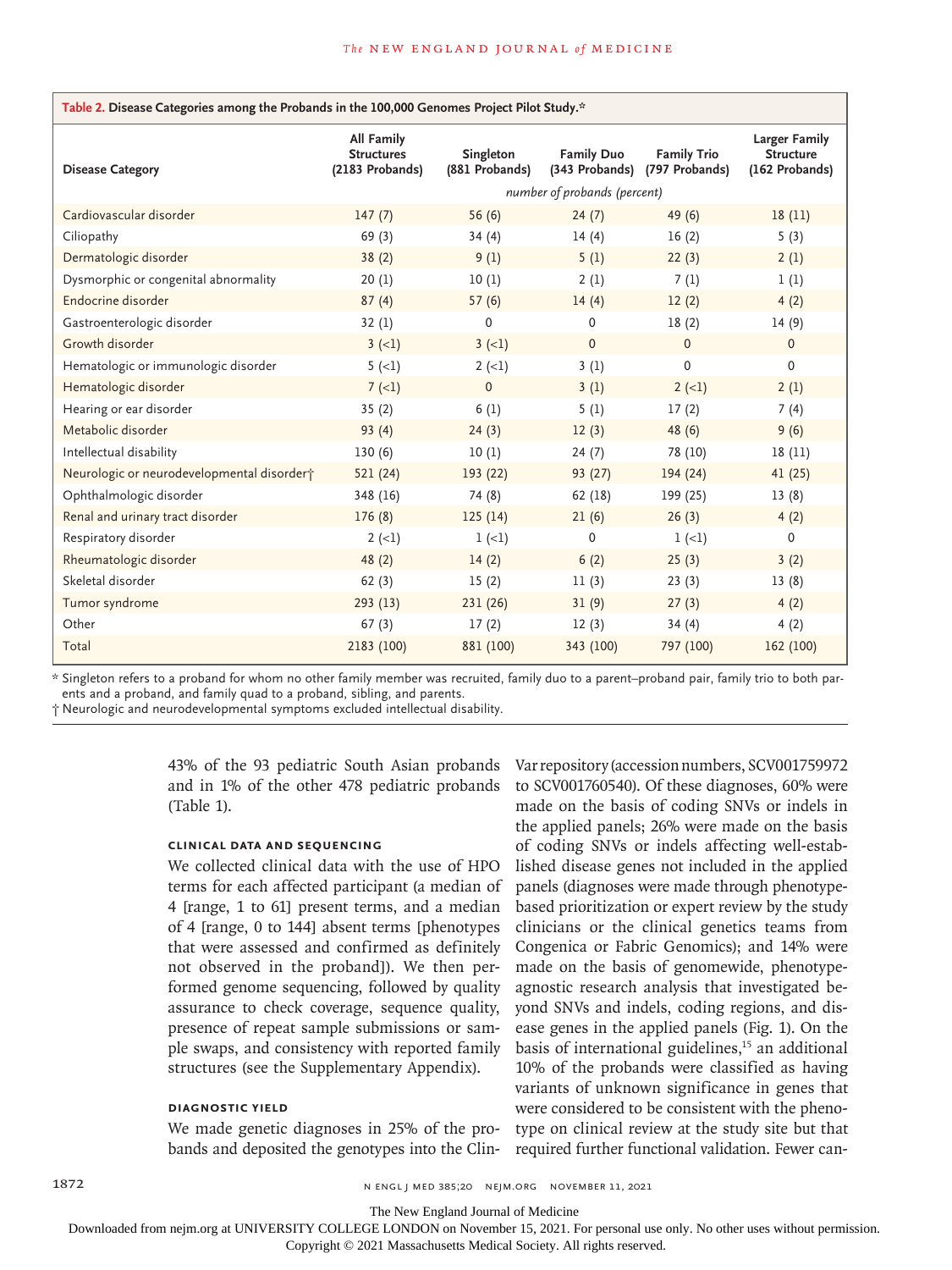

#### **Figure 1. Overview of the Diagnostic and Research Pipeline and Source of Diagnoses.**

Results from 2183 probands in the pilot study were returned for presentation to the Genomic Medicine Centres (GMCs) of the recruiting hospitals. A total of 25% of the probands received a positive diagnosis, and 10% had a variant or variants of unknown significance in genes that were determined by clinical geneticists at the recruiting site to be consistent with the phenotype but that required further functional validation. The remaining 65% of the probands received a negative report at the time but will be reassessed. The numbers and sources of these positive diagnoses are shown at each stage of the automated diagnostic pipeline, and the additional research is shown for diagnoses that were not immediately obvious. CCR denotes constrained coding region, indel insertion or deletion, mtDNA mitochondrial DNA, SNV single-nucleotide variant, and SV structural variant.

candidates) in larger family structures (Table 3), which made it easier to identify causative variants and in turn led to higher diagnostic yields for family trios and quads (proband, sibling, and parents) and more complex family structures (Fig. 2A),

didate variants were returned to the GMCs after even within a disorder (e.g., the diagnostic yield filtering (i.e., the removal of extremely unlikely for hereditary ataxia was 21% among singletons and 32% among persons in family trios) (Table S4).

> We obtained a higher diagnostic yield for diseases that we considered likely to have a monogenic cause than those we considered likely to have a complex cause (35% vs. 11%) (Fig. 2A).

n engl j med 385;20 nejm.org November 11, 2021 1873

The New England Journal of Medicine

Downloaded from nejm.org at UNIVERSITY COLLEGE LONDON on November 15, 2021. For personal use only. No other uses without permission.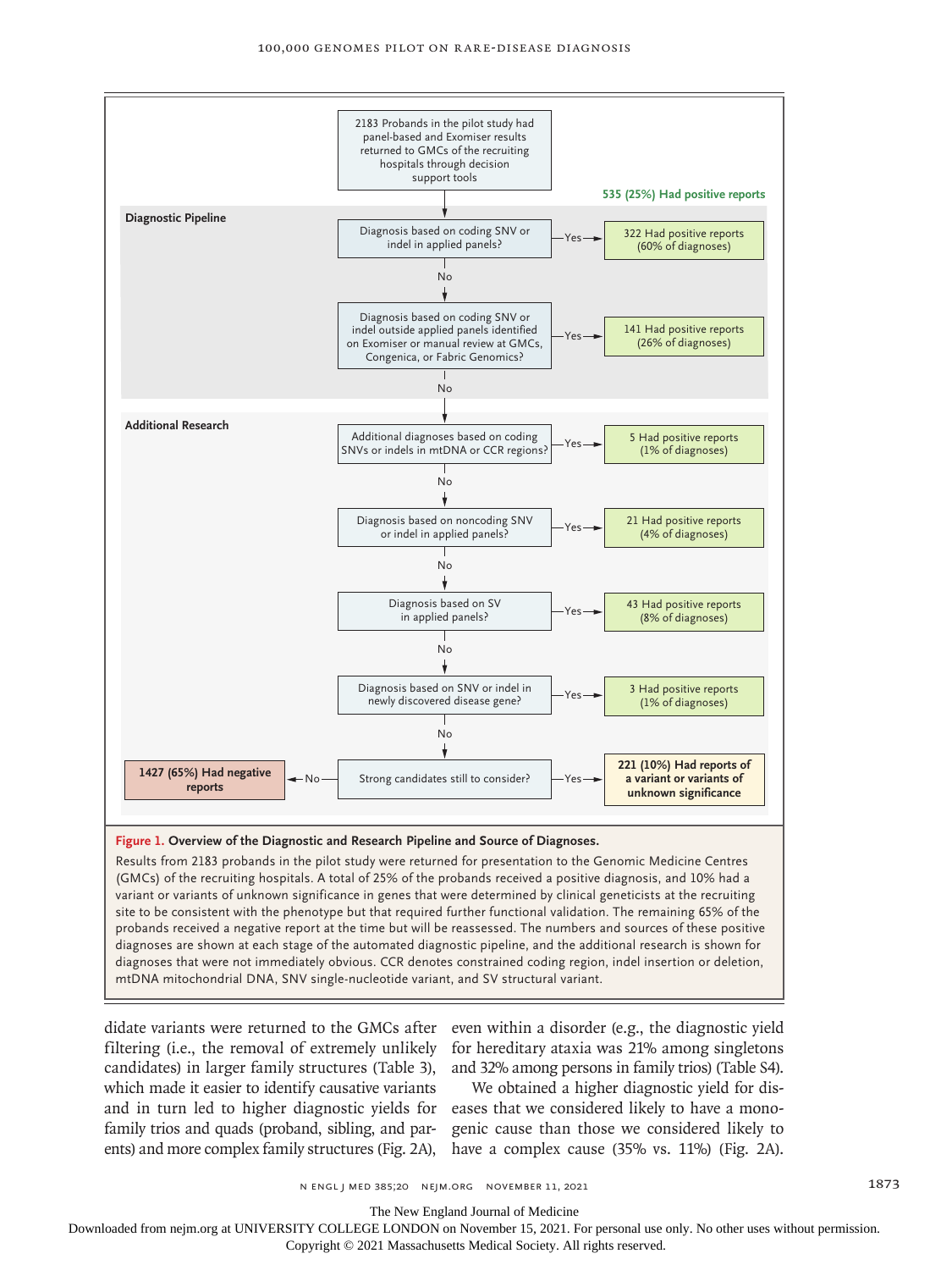**Table 3. Candidate Variants Returned for Presentation to the NHS Genomic Medicine Centres per Proband with the Automated Virtual Panel–Based Analysis Pipeline.\***

| Variable                                                                      | <b>All Family</b><br><b>Structures</b><br>(2183 Probands) | Singleton<br>(881 Probands) | <b>Family Duo</b><br>(343 Probands) | <b>Family Trio</b><br>(797 Probands) | <b>Larger Family</b><br><b>Structure</b><br>(162 Probands) |
|-------------------------------------------------------------------------------|-----------------------------------------------------------|-----------------------------|-------------------------------------|--------------------------------------|------------------------------------------------------------|
| Median no. of variants<br>returned after filtering<br>$I(QR)$ <sup>+</sup>    | $221(49 - 288)$                                           | 292 (258-327)               | 149 (117-213)                       | $29(17-136)$                         | $22(9-71)$                                                 |
| Median no. of variants in<br>virtual panels returned<br>after filtering (IQR) | $1(0-2)$                                                  | $1(0-2)$                    | $1(0-3)$                            | $1(0-2)$                             | $0(0-1)$                                                   |

\* Singleton refers to a proband for whom no other family member was recruited, family duo to a parent–proband pair, family trio to both parents and a proband, and family quad to a proband, sibling, and parents.

† Filtering is the removal of extremely unlikely candidate variants.

Diseases were considered likely to have a monogenic cause if they were present in the Online Mendelian Inheritance in Man database, involved genetic testing as part of the standard diagnostic workup, and had a consensus of opinion among three clinical geneticists (who were unaware of each other's assessments) that they had monogenic cause. Diagnostic yield was highly varied across diseases (Fig. 2B and Table S3); the diagnostic yield ranged from 40 to 55% for intellectual disability and various vision and hearing disorders and was 6% for tumor syndromes.

We obtained data on the presence or absence of previous genetic testing in 1177 participants. The number of tests per proband ranged from 0 to 16, with a median of 1 (interquartile range, 0 to 2), and approximately half the probands in this subgroup had been tested at least once. The overall diagnostic yield with the use of genome sequencing in this subgroup increased by 32%, and there was only a slight difference depending on whether previous testing had been performed (33%) or not (31%). However, many of these previous tests were not recent, dating back to the time of recruitment at the latest (2014 to 2016). The diagnostic yield provided by genome sequencing varied between 28% and 45%, depending on the type of previous testing (Fig. 2C and Table S5), which for the most part involved targeted singlegene and panel-based testing (Table S6).

#### **Diagnostic Pipeline**

The aim of the automated diagnostic pipeline is to identify a few potentially causative candidate variants, among the millions in a whole genome, through the removal of extremely unlikely candidates (filtering) and the identification of the most likely candidates in the remainder (prioritization). This approach facilitates manual clinical interpretation and diagnostic reporting by clinicians at the GMCs.

A total of 322 (66%) of the 490 diagnoses that were based on SNVs or indels from the genomes were made with the virtual panel–based pipeline, and the positive predictive value was high given the millions of variants in the whole genomes — 291 of 1041 candidate variants (28%) returned to the GMCs proved to be diagnostic. We re-ran this analysis in December 2019 to assess the effects of updated versions of the applied panels with the latest disease gene discoveries, improved selection of the applied panel or panels on the basis of the patient's phenotype, and advances in variant-filtering strategies (e.g., allowance for incomplete penetrance when suspected). With the use of these updated versions, the number of genetic diagnoses increased from 322 to 377 of the 490 diagnoses (77% sensitivity), and the positive predictive value was 15% (Fig. 2D). This result shows effective filtering and prioritization of the variants, with a median number of only 1 candidate variant (interquartile range, 0 to 2) included in the panels returned to the GMCs per proband (Table 3). Ongoing evolution of the applied panels with new disease genes is expected to continue to increase the diagnostic yield with this approach.

With the use of phenotype-based prioritization with the Exomiser to score and rank the most likely causative variants, diagnoses were detected in 77% of the top-ranked candidate variants, in 86% of the top three candidates, and in 88% of the top five candidates (Fig. 2D). Use of the Exomiser and applied panels was complementary — 92% of the 490 diagnoses were made with the applied panels or the Exomizer top five candi-

The New England Journal of Medicine

Downloaded from nejm.org at UNIVERSITY COLLEGE LONDON on November 15, 2021. For personal use only. No other uses without permission.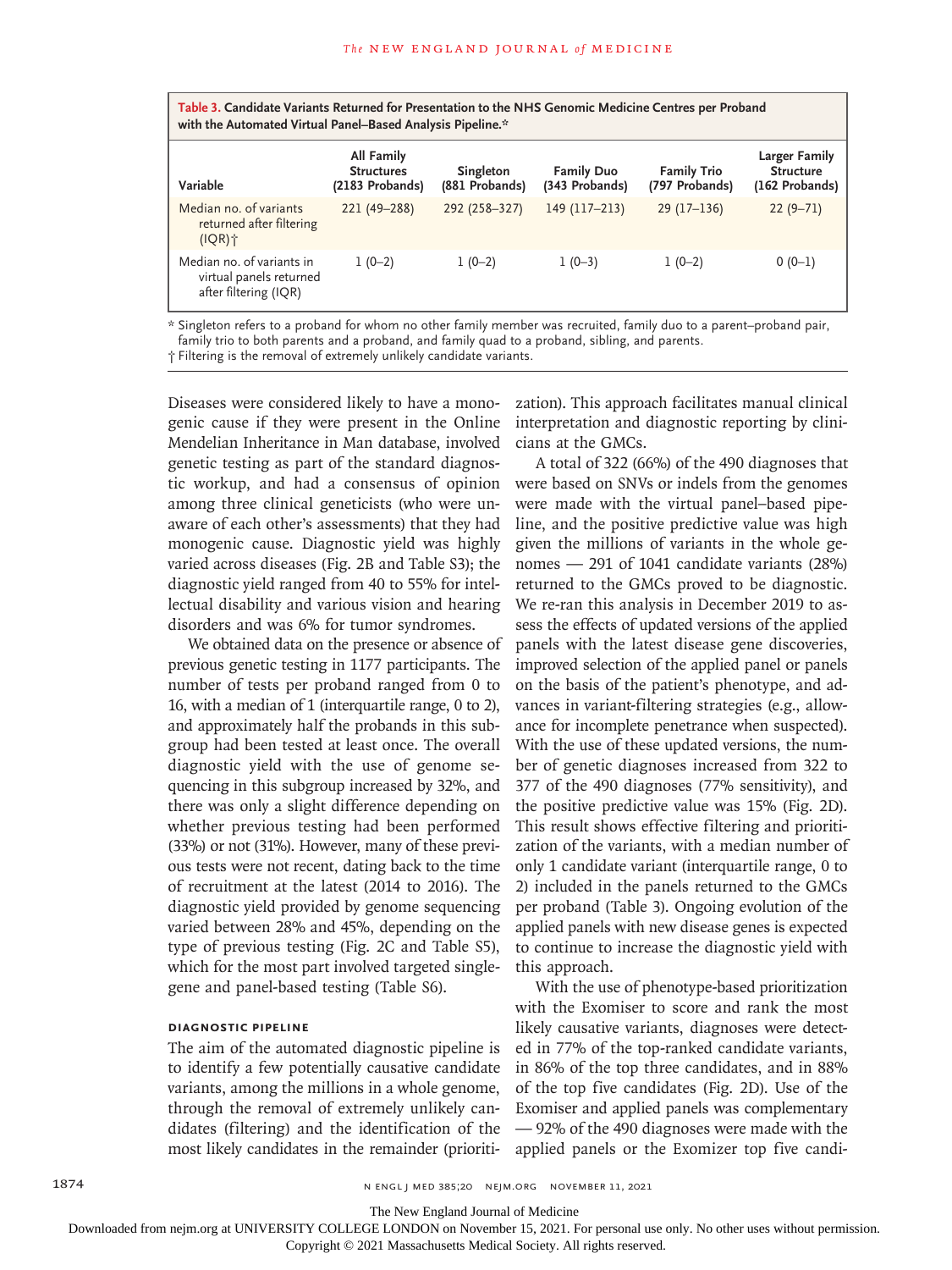dates (last blue bar in Fig. 2D). Precision phenotyping in our participants was essential for both the Exomiser and the selection of additional applied panels; without such phenotyping, only 54% of these diagnoses would have been prioritized in the virtual panel for the recruited disease and presented to the GMCs as a likely candidate (first blue bar in Fig. 2D).

# **Research-Based Diagnoses**

A total of 14% of the genetic diagnoses required further research outside the diagnostic pipeline (Fig. 1). This research involved combined analysis of the genome sequences and clinical data in our research environment and validation with the use of wet-bench orthogonal tests and computational approaches (Table S7). Additional diagnoses were made by screening for the presence of de novo variants in highly constrained coding regions.16 These diagnoses included a de novo *EBF3* missense variant in a patient with hereditary ataxia. A mitochondrial genome analysis that accounted for heteroplasmy led to four new diagnoses, as well as the nine that had already been made by means of the main pipeline. Twelve probands had intronic splicing variants that were prioritized by Exomiser owing to the known pathogenic status of these variants in the ClinVar database.<sup>24</sup> Nine diagnoses involving novel, previously undescribed noncoding variants required exploration of the whole genome and in vitro functional validation by means of reverse transcriptase–PCR, minigene, or luciferase assays.<sup>25-27</sup> For these diagnoses, unsolved cases in probands had been queried for noncoding variants that affect genes, either alone or in compound heterozygosity with loss-of-function variants, included in the applied panels. These cases were identified with the use of Genomiser or, for probands with retinal disorders, systematic analysis of the untranslated regions, promoter, or introns. The cases in 43 additional probands were fully or partially explained by structural variants or simple tandem repeat expansions in the genes *HTT* or *FXN* in the probands with hereditary spastic paraplegia.

# **New Disease–Gene Associations**

We performed burden testing to identify new mendelian disease–gene associations and make potential genetic diagnoses in probands with unsolved cases; 828 significant disease–gene associations (Q value of <0.1) were identified, including 249 known and 579 novel genes (novel with respect to their association with disease), with a mean (±SD) number of associations of only 0.03±0.2 (range, 0 to 3) from 10,000 permutations in which the cases and controls were assigned randomly. A total of 22 candidates represent the most probable new, fully penetrant, mendelian disease genes (Table S8; ClinVar accession numbers, SCV001759972 to SCV001760540) with three recently independently confirmed diagnoses: UBAP1 in hereditary spastic paraplegia,<sup>28</sup> *FOXJ1* in non–cystic fibrosis bronchiectasis,<sup>29</sup> and SORD in Charcot–Marie–Tooth disease.<sup>30</sup> Diagnostic reports were issued for three probands with these genes (Fig. 1), and we are currently investigating others with the use of the online tool GeneMatcher and with functional validation studies in model organisms.

#### **Health Care Outcomes after Diagnosis**

The findings from our approach ended long diagnostic odysseys for some participants and their families (the median duration of such an odyssey was 75 months, and the median number of hospital visits was 68) (Table S1), and we speculate that they will mitigate NHS resource costs (the combined cost for 183,273 episodes of hospital care among the affected participants was £87 million [\$122 million]) (Table S3). In addition, 134 of the 533 genetic diagnoses (25%) were reported by clinicians to be of immediate clinical actionability — only 11 (0.2%) were described as having no benefit. As of now, the remainder of the diagnoses are of unknown usefulness. The benefits in terms of health care included 4 diagnoses that led to a suggested change in medication, 26 that led to suggested additional surveillance of the proband or relatives, 13 that allowed for clinical trial eligibility, 59 that informed future reproductive choices, and 32 that had other benefits (Table S9).

In several specific probands, diagnoses have had important clinical actionability. In a 36-yearold man with suspected choroideremia, we detected a novel *CHM* promoter variant causing loss of gene expression,<sup>27</sup> a diagnosis that enabled eligibility for a gene-replacement trial. A male neonate proband presented with severe infection and transient neurologic symptoms immediately after birth and died at 4 months of age with no diagnosis but with health care costs of approximately £80,000 (\$112,000) (Table S10). A diagnosis of transcobalamin II deficiency due to a homo-

n engl j med 385;20 Nejm.org November 11, 2021 1875

The New England Journal of Medicine

Downloaded from nejm.org at UNIVERSITY COLLEGE LONDON on November 15, 2021. For personal use only. No other uses without permission.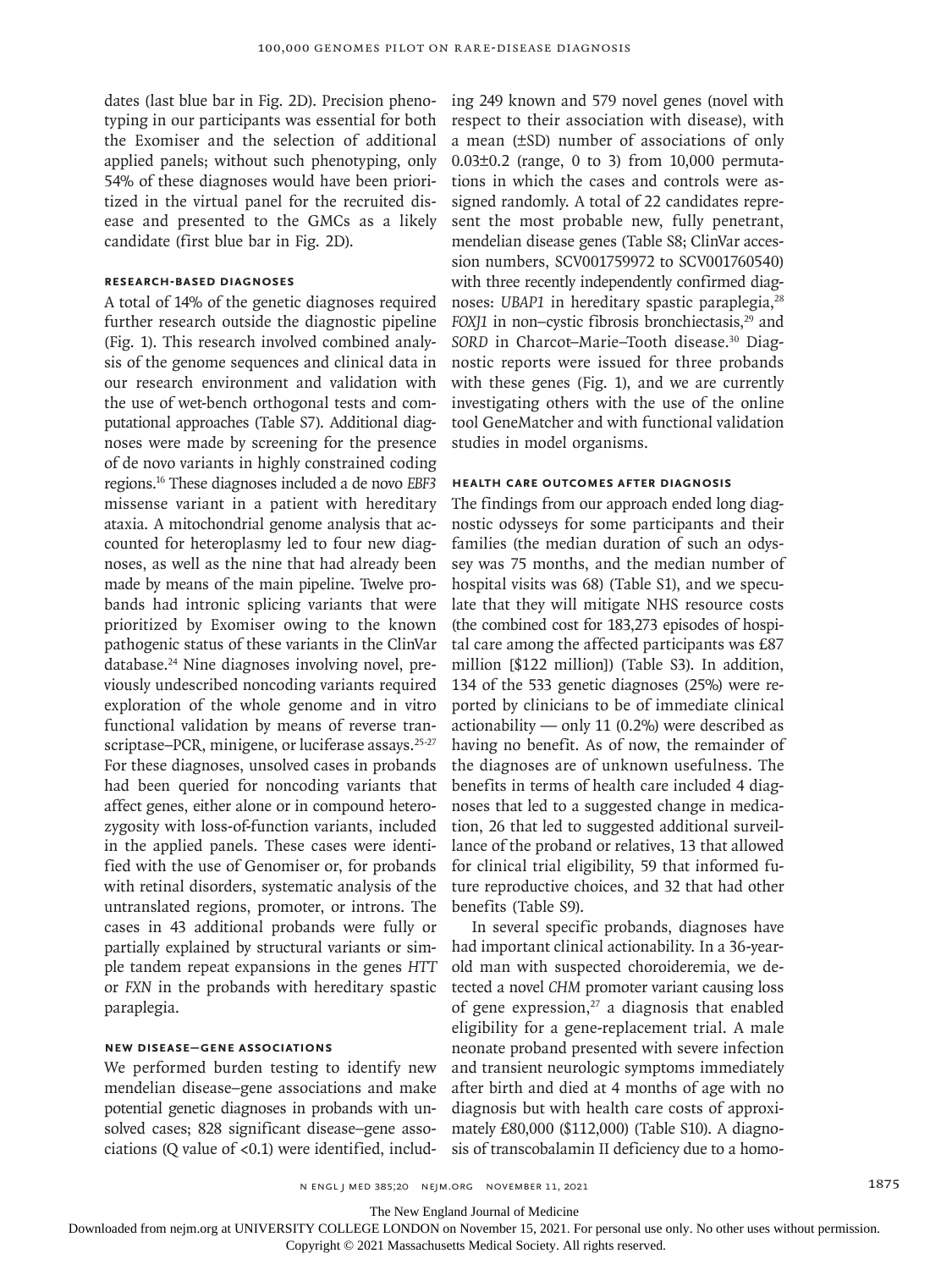



1876 **n engl j med 385;20 n engl j med 385;20 n** engl j med 385;20 n engl j med 385;20 n engl d and the 11, 2021

The New England Journal of Medicine

Downloaded from nejm.org at UNIVERSITY COLLEGE LONDON on November 15, 2021. For personal use only. No other uses without permission.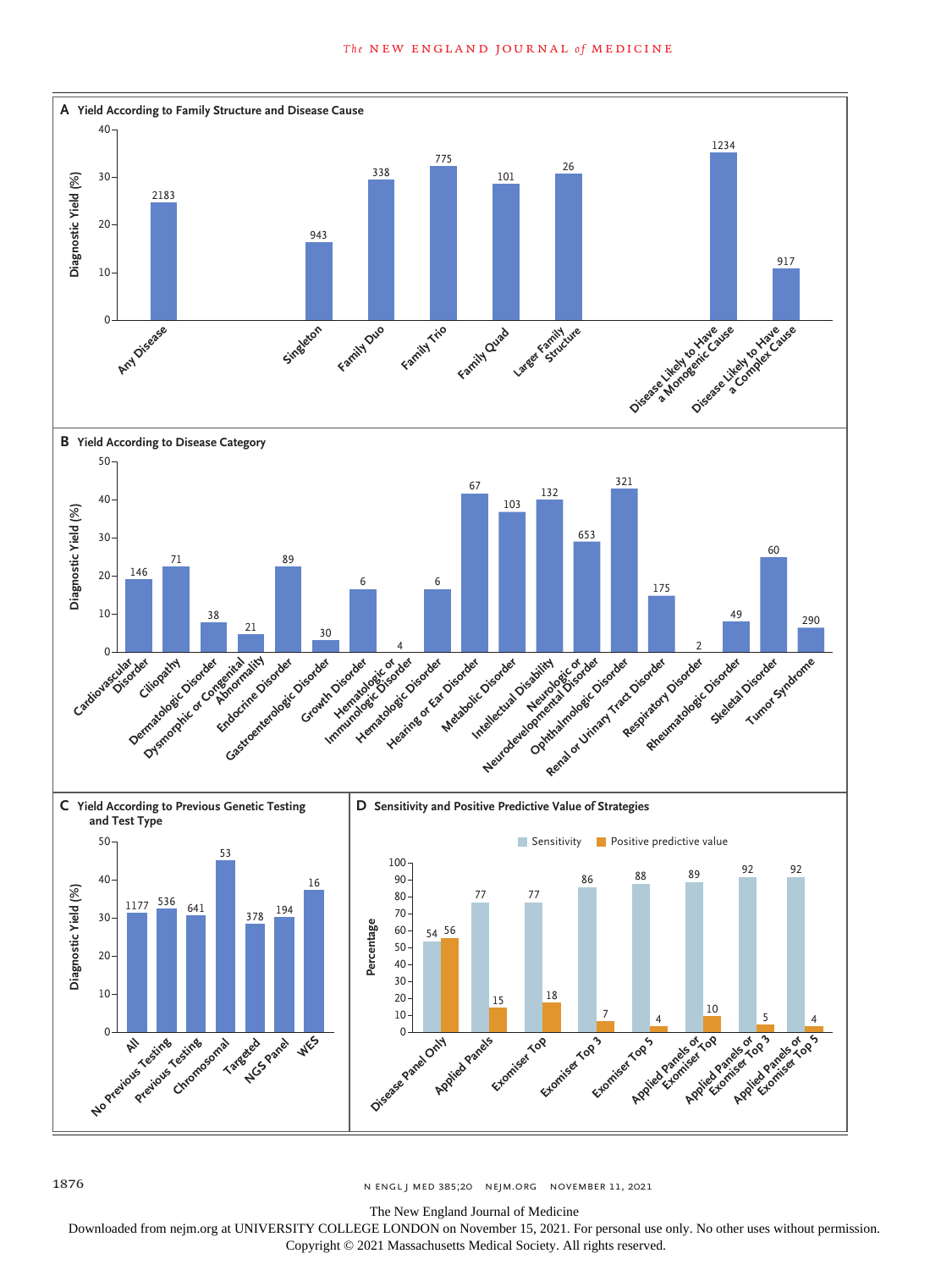#### **Figure 2 (facing page). Diagnoses in the Rare Disease Pilot Study.**

Panel A shows diagnostic yield for any disease and according to family structure and cause of disease. The diagnostic yield was 35% for diseases likely to have a monogenic cause and 11% for diseases likely to have a complex cause. The values above the bars are the numbers of probands. Singleton refers to a proband for whom no other family member was recruited, family duo to a parent– proband pair, family trio to both parents and a proband, and family quad to a proband, sibling, and parents. Panel B shows diagnostic yield according to disease category. The values above the bars are the numbers of probands. Panel C shows the diagnostic yield among probands according to previous genetic testing and most extensive testing type: chromosomal (karyotyping, array-based comparative genomic hybridization, single-nucleotide polymorphism arrays), targeted (targeted single-gene tests), next-generation sequencing (NGS) panels, or wholeexome sequencing (WES). The values above the bars are the numbers of probands. Panel D shows the performance of virtual panel-based and Exomiser-based prioritization for identifying the diagnoses. "Disease panel only" indicates the use of a single virtual panel for the recruited disease category. "Applied panels" indicates the use of all applied virtual gene panels used in the pipeline, including the recruited disease–associated panel as well as 0 or more additional panels selected on the basis of the patient's phenotypes (Human Phenotype Ontology terms). "Exomiser top" indicates Exomiser use in the top-ranked candidate variants, "Exomiser top 3" use in the top three candidates, and "Exomiser top 5" use in the top five candidates. Sensitivity is the percentage of true positive diagnoses based on SNVs or indels that were identified, and the positive predictive value is the percentage of prioritized variants that led to a positive diagnosis. The values above the bars are percentages. In this analysis, the diagnosed variant or variants are true positives, and the other candidate variants that were returned are false positives.

zygous frameshift in *TCN2* was made from this study, which enabled predictive testing to be offered to the younger brother within 1 week after birth. The younger child, who received a positive result, received weekly hydroxocobalamin injections to prevent metabolic decompensation.

A 10-year-old girl was admitted to the intensive care unit with life-threatening chicken pox. She had undergone a diagnostic odyssey over a period of 7 years at a total cost of £356,571 (\$499,199) across 307 secondary care episodes (Table S11). We were able to diagnose *CTPS1* deficiency due to a homozygous, known pathogenic splice acceptor variant. A diagnosis enabled a curative bone marrow transplantation (cost of £70,000 [\$98,000]), and predictive testing in her

siblings showed no additional family members to be at risk.

One proband had waited until his sixth decade of life for a genomic diagnosis of an *INF2* mutation causing focal segmental glomerulosclerosis. His father, brother, and uncle had all died from kidney failure. He had received two kidney transplants, had transmitted the condition to his daughter, and was concerned about whether his 15-year-old granddaughter, who was under surveillance, was at risk. After he received his genetic diagnosis, the granddaughter was tested, found to be negative, and discharged from regular medical surveillance.

#### Discussion

Our findings show a substantial increase in yield of genomic diagnoses made in patients with the use of genome sequencing across a broad spectrum of rare disease. The enhanced diagnostic benefit was observed regardless of whether participants had undergone previous genetic testing (diagnostic yields were 31% among those who had undergone testing and 33% among those who had not). In 25% of those who received a genetic diagnosis, there was immediate clinical actionability. The standardization of procedures — from the enrollment of patients to the return of NHS-validated results to clinicians — was critical to our success. For example, the collection of clinical data with the use of diseasespecific data models and HPO terms enabled diagnoses, which confirmed the value of standardization with the use of ontology terms and clinical annotation in precision medicine.<sup>31</sup> These additional diagnoses, beyond the 264 (49% of total diagnoses) observed with the use of the singledisease virtual panel, came from the use of Exomiser and additional applied panels. The diagnostic discoveries derived by combining research, decision support, and clinical validation and assessment leveraged an additional 72 diagnoses.

Diagnostic yield was influenced by family structure, and for disorders likely to have mendelian inheritance and a single-gene etiologic factor, our yield increased to 35%: ophthalmologic, metabolic, and neurologic disorders yielded the greatest percentage of diagnoses. The scale of our data set enabled cohortwide burden testing, which identified numerous novel disease– gene associations, including three that have now

The New England Journal of Medicine

Downloaded from nejm.org at UNIVERSITY COLLEGE LONDON on November 15, 2021. For personal use only. No other uses without permission.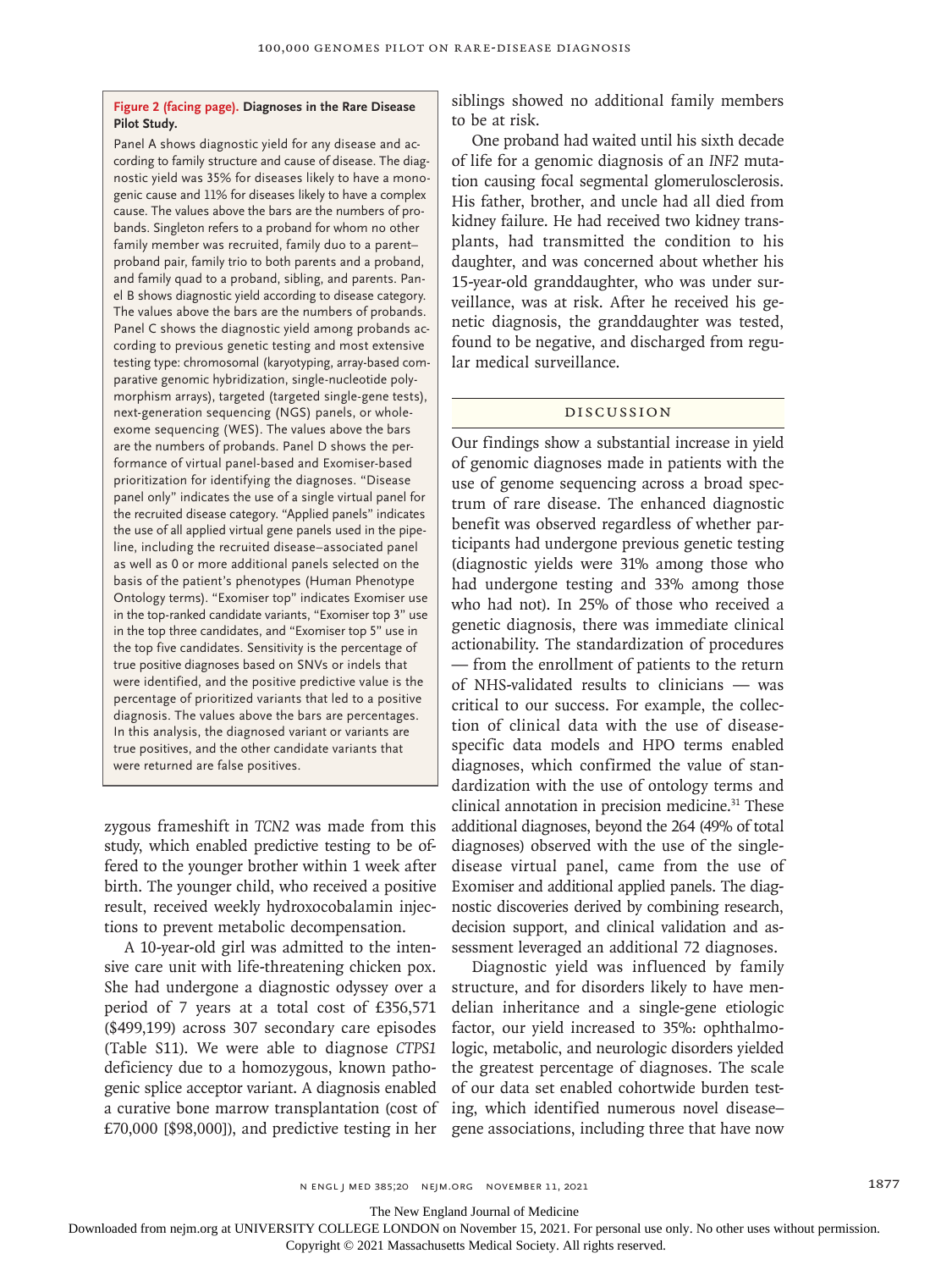been confirmed and 19 with compelling evidence that are likely to be confirmed in independent data sets.

Of the diseases we diagnosed with the use of genome sequencing, 13% were caused by mutations in noncoding sequence or mitochondrial genomes, tandem repeat expansions in persons with Huntington's disease, and a wide range of structural variants with nucleotide resolution of breakpoints (which were identified with the use of a new random forest method). An additional 2% of the diagnoses involved coding variants in regions of low coverage on exome sequencing. Our results provide new evidence of the value of genome sequencing and mirror the findings in a previous study in which 53% of the participants who received new diagnoses from genome sequencing had previously undergone exome sequencing.<sup>5</sup>

Previous studies have shown how next-generation sequencing can lead to diagnoses, with yields of 25 to 29% with the use of exome sequencing in persons who had received no previous genetic testing.32-34 The Undiagnosed Disease Network reported a diagnostic yield of 26% with the use of a mixture of whole-exome and whole-genome sequence analysis in 382 patients,<sup>5</sup> and another study of genome sequencing showed a yield of 42% among 50 probands with intellectual disability who had previously undergone testing.<sup>35</sup> Among probands with a broad range of disorders (161 in total) with an unmet diagnostic need, we obtained results that were similar to those in the previous studies. Our approach is limited to diagnoses that are readily made by means of shortread genome sequencing. Fully phased, long-read sequencing better detects structural variation and delivers sequence information from parts of the genome that are poorly captured by short-read sequencing.<sup>36</sup>

The findings from our pilot study support the case for genome sequencing in the diagnosis of certain specific rare diseases in the new NHS National Genomic Test Directory.<sup>37</sup> In patients with specific disorders, such as intellectual disability, genome sequencing is now the first-line test in the NHS (Table S12). With a new National Genomic Medicine Service, the NHS in England is in the process of sequencing 500,000 whole genomes in rare disease and cancer in health care. We hope that our findings will assist other health systems in considering the role of genome sequencing in the care of patients with rare diseases.

The views expressed are those of the authors and not necessarily those of the National Health Service (NHS), the National Institute for Health Research (NIHR), or the Department of Health and Social Care.

Supported by the NIHR, the Wellcome Trust, the Medical Research Council (MRC), Cancer Research U.K., the Department of Health and Social Care, and NHS England. The NIHR Bio-Resource is funded by the NIHR. Drs. Caulfield and Ouwehand are NIHR senior investigators. Dr. Chinnery is a Wellcome Trust Principal Research Fellow (212219/Z/18/Z) and an NIHR Senior Investigator who receives support from the MRC Mitochondrial Biology Unit (MC\_UU\_00015/9), the MRC International Centre for Genomic Medicine in Neuromuscular Disease (MR/S005021/1), and the NIHR Biomedical Research Centre (BRC). Dr. Wedderburn's work is supported by grants from Versus Arthritis (21593), the NIHR BRC at Great Ormond Street Hospital, and the MRC (MR/ R013926/1). Drs. Smedley, Cacheiro, and Cipriani receive support from the National Institutes of Health (NIH, grant 5-UM1- HG006370). Dr. Smedley's team that performed much of the analysis was supported by grants from the NIH (1R24OD011883, U54 HG006370, and 1R01HD103805-01). Dr. Arno's work is supported by a Fight for Sight (United Kingdom) Early Career Investigator Award (5045/46), NIHR BRC at Great Ormond Street Hospital Institute for Child Health, and Moorfields Eye Charity (Stephen and Elizabeth Archer in memory of Marion Woods). The Moorfields–University College London (UCL) Institute of Ophthalmology team is additionally funded by NIHR BRC at Moorfields Eye Hospital and UCL Institute of Ophthalmology.

Disclosure forms provided by the authors are available with the full text of this article at NEJM.org.

We thank the personnel at NIHR BioResource for their partnership in this study; all the health care teams at Addenbrooke's Hospital in Cambridge, Great Ormond Street Hospital NHS Foundation Trust, University College London NHS Foundation Trust, Guy's and St. Thomas' Hospital, Barts Health, Oxford University Hospitals NHS Foundation Trust, Manchester University NHS Foundation Trust, and the Newcastle Hospitals NHS Foundation Trust; the NHS patients and their families who made this work possible; all those across the world who have contributed to the PanelApp knowledge base and to the validation and reporting working group (Dr. Dom McMullan, Dr. Helen Firth, Dr. Steve Abbs, and Dr. Sian Ellard) for their role in supporting the development of the bioinformatics pipeline and reporting process; Dr. David Bick and Dr. Gil McVean for providing feedback on our work; Dr. Dame Sue Hill and the team at NHS England for the work to fund and establish the 13 GMCs, which enabled the NHS contribution that included the clinical return of results within the NHS in a standardized and validated format that led to the confirmation of the diagnoses, provided additional information, and led to the patient benefit reported; the Illumina Laboratory Services team at Hinxton for genome sequencing and secondary analysis; and the developers of the Human Phenotype Ontology (Monarch Initiative) and Exomiser (funded by the NIH Office of the Director [1R24OD011883]) for the support that was provided through these resources.

#### **Appendix**

The authors' full names and academic degrees are as follows: Damian Smedley, Ph.D., Katherine R. Smith, Ph.D., Antonio Martin, M.Sc., Ellen A. Thomas, M.D., Ellen M. McDonagh, Ph.D., Valentina Cipriani, Ph.D., Jamie M. Ellingford, Ph.D., Gavin Arno, Ph.D., Arianna Tucci, M.D., Jana Vandrovcova, Ph.D., Georgia Chan, Ph.D., Hywel J. Williams, Ph.D., Thiloka Ratnaike, M.B., B.S., Ph.D., Wei Wei, Ph.D., Kathleen Stirrups, Ph.D., Kristina Ibanez, Ph.D., Loukas Moutsianas, Ph.D., Matthias Wielscher, Ph.D., Anna Need, Ph.D., Michael R. Barnes, Ph.D., Letizia Vestito, M.Sc., James Buchanan, D.Phil., Sarah Wordsworth, Ph.D., Sofie Ashford, B.Sc., Karola Rehmström, Ph.D., Emily Li, Ph.D., Gavin Fuller, M.Med.Sci., Philip Twiss, M.Sc., Olivera Spasic-Boskovic, M.Sc., Sally Halsall, Ph.D., R. Andres Floto, M.D., Ph.D., Kenneth Poole, M.D., Ph.D., Annette Wagner, M.D., Ph.D., Sarju G. Mehta, M.D., Mark Gurnell, M.D.,

1878 n engl j med 385;20 nejm.org November 11, 2021

The New England Journal of Medicine

Downloaded from nejm.org at UNIVERSITY COLLEGE LONDON on November 15, 2021. For personal use only. No other uses without permission.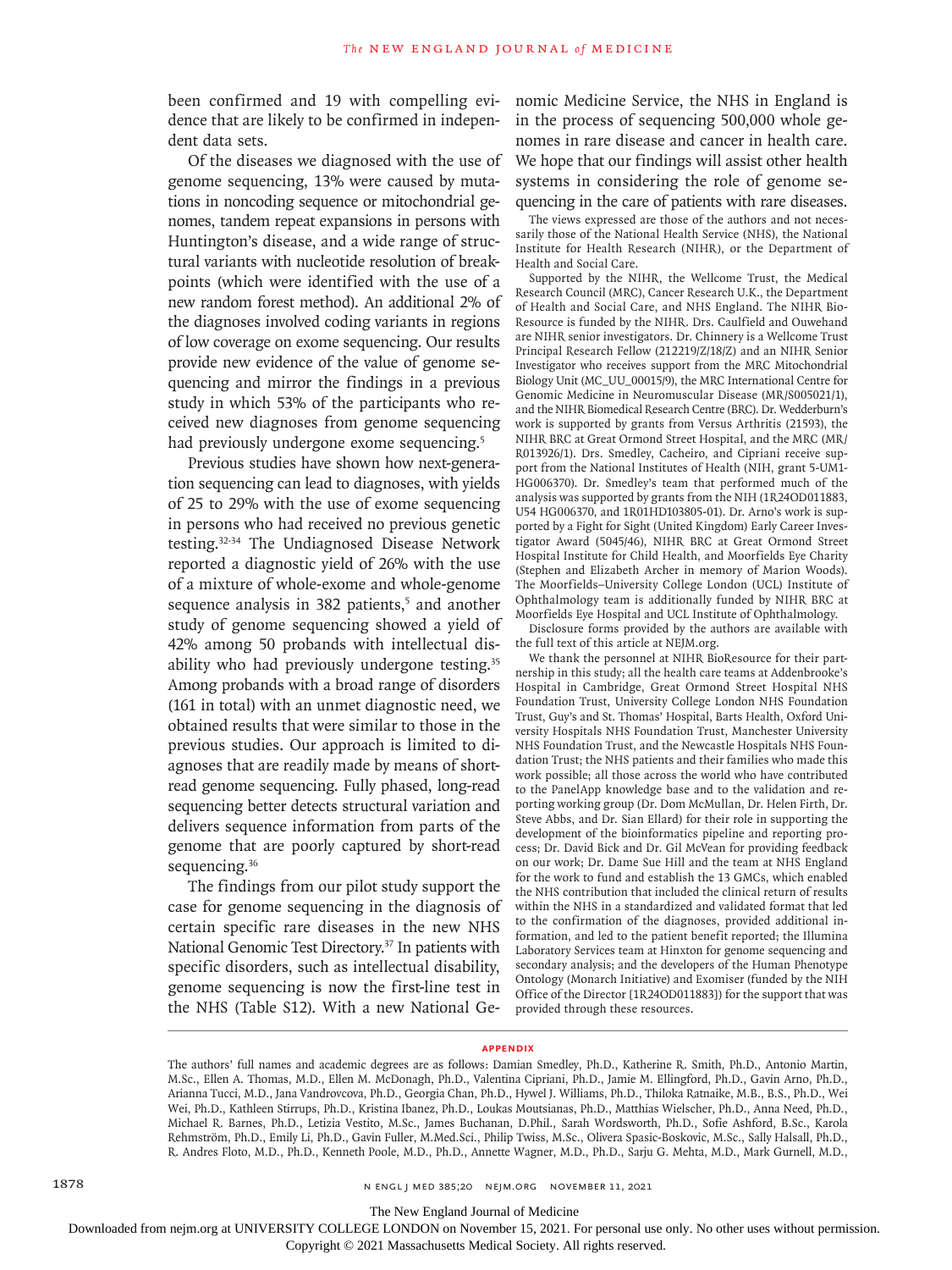Ph.D., Nigel Burrows, M.D., Roger James, Ph.D., Christopher Penkett, D.Phil., Eleanor Dewhurst, B.A., Stefan Gräf, Ph.D., Rutendo Mapeta, B.Sc., Mary Kasanicki, Ph.D., Andrea Haworth, M.Sc., F.R.C.Path., Helen Savage, M.Sc., Dip.R.C.Path., Melanie Babcock, Ph.D., Martin G. Reese, Ph.D., Mark Bale, Ph.D., Emma Baple, M.B., B.S., Ph.D., Christopher Boustred, Ph.D., Helen Brittain, M.D., Anna de Burca, M.B., B.S., Ph.D., Marta Bleda, Ph.D., Andrew Devereau, B.Sc., Dina Halai, M.Sc., Eik Haraldsdottir, M.Sc., Zerin Hyder, M.D., Dalia Kasperaviciute, Ph.D., Christine Patch, Ph.D., Dimitris Polychronopoulos, Ph.D., Angela Matchan, M.Sc., Razvan Sultana, Ph.D., Mina Ryten, M.D., Ph.D., Ana L.T. Tavares, M.B., B.S., Carolyn Tregidgo, Ph.D., Clare Turnbull, M.D., Ph.D., Matthew Welland, M.Sc., Suzanne Wood, M.Sc., Catherine Snow, Ph.D., Eleanor Williams, Ph.D., Sarah Leigh, Ph.D., Rebecca E. Foulger, Ph.D., Louise C. Daugherty, M.Sc., Olivia Niblock, M.Sc., Ivone U.S. Leong, Ph.D., Caroline F. Wright, Ph.D., Jim Davies, D.Phil., Charles Crichton, B.A., James Welch, B.A., Kerrie Woods, B.A., Lara Abulhoul, M.D., Paul Aurora, M.R.C.P., Ph.D., Detlef Bockenhauer, M.D., Alexander Broomfield, M.D., Maureen A. Cleary, M.D., Tanya Lam, M.B., B.S., M.P.H., Mehul Dattani, F.R.C.P., Emma Footitt, Ph.D., Vijeya Ganesan, M.D., Stephanie Grunewald, M.D., Ph.D., Sandrine Compeyrot-Lacassagne, M.D., Francesco Muntoni, M.D., Clarissa Pilkington, M.B., B.S., Rosaline Quinlivan, M.D., Nikhil Thapar, M.D., Ph.D., Colin Wallis, M.D., Lucy R. Wedderburn, F.R.C.P., Ph.D., Austen Worth, M.D., Teofila Bueser, M.Sc., Cecilia Compton, M.Sc., Charu Deshpande, M.R.C.P.C.H., Hiva Fassihi, F.R.C.P., Eshika Haque, M.Sc., Louise Izatt, Ph.D., Dragana Josifova, M.D., Shehla Mohammed, F.R.C.P., Leema Robert, M.R.C.P.C.H., Sarah Rose, M.Sc., Deborah Ruddy, Ph.D., Robert Sarkany, F.R.C.P., Genevieve Say, M.Sc., Adam C. Shaw, M.D., Agata Wolejko, M.Sc., Bishoy Habib, B.Sc., Gavin Burns, Ph.D., Sarah Hunter, M.Sc., Russell J. Grocock, Ph.D., Sean J. Humphray, B.Sc., Peter N. Robinson, M.D., Melissa Haendel, Ph.D., Michael A. Simpson, Ph.D., Siddharth Banka, M.D., Ph.D., Jill Clayton-Smith, F.R.C.P., Sofia Douzgou, F.R.C.P., Ph.D., Georgina Hall, M.Sc., Huw B. Thomas, Ph.D., Raymond T. O'Keefe, Ph.D., Michel Michaelides, F.R.C.Ophth., Anthony T. Moore, F.R.C.Ophth., Sam Malka, B.Sc., Nikolas Pontikos, Ph.D., Andrew C. Browning, M.D., Ph.D., Volker Straub, M.D., Ph.D., Gráinne S. Gorman, F.R.C.P., Ph.D., Rita Horvath, M.D., Ph.D., Richard Quinton, M.D., Andrew M. Schaefer, M.R.C.P., Patrick Yu-Wai-Man, F.R.C.Ophth., Ph.D., Doug M. Turnbull, F.Med.Sci., F.R.S., Robert McFarland, M.R.C.P.C.H., Ph.D., Robert W. Taylor, F.R.C.Path., Ph.D., Emer O'Connor, M.D., Janice Yip, M.Res., Katrina Newland, M.Sc., Huw R. Morris, F.R.C.P., Ph.D., James Polke, F.R.C.Path., Ph.D., Nicholas W. Wood, Ph.D., F.Med.Sci., Carolyn Campbell, F.R.C.Path., Carme Camps, Ph.D., Kate Gibson, B.Sc., Nils Koelling, Ph.D., Tracy Lester, Ph.D., F.R.C.Path., Andrea H. Németh, F.R.C.P., D.Phil., Claire Palles, Ph.D., Smita Patel, F.R.C.P., F.R.C.Path., Ph.D., Noemi B.A. Roy, F.R.C.Path., D.Phil., Arjune Sen, M.R.C.P., Ph.D., John Taylor, Ph.D., Pilar Cacheiro, Ph.D., Julius O. Jacobsen, Ph.D., Eleanor G. Seaby, M.D., Val Davison, F.R.C.Path., Lyn Chitty, Ph.D., M.R.C.O.G., Angela Douglas, Ph.D., F.R.C.Path., Kikkeri Naresh, F.R.C.Path., Dom McMullan, Ph.D., F.R.C.Path., Sian Ellard, Ph.D., F.R.C.Path., I. Karen Temple, Ph.D., F.R.C.Path., Andrew D. Mumford, Ph.D., F.R.C.Path., Gill Wilson, F.R.C.P., Phil Beales, F.Med.Sci., Maria Bitner-Glindzicz, M.B., B.S., Ph.D. (deceased), Graeme Black, M.D., D.Phil., John R. Bradley, D.M., Paul Brennan, F.R.C.P., John Burn, M.B., B.S., Ph.D., Patrick F. Chinnery, F.Med.Sci., Perry Elliott, M.D., Frances Flinter, M.D., Henry Houlden, M.D., Melita Irving, M.D., William Newman, M.D., Ph.D., Shamima Rahman, F.R.C.P., F.R.C.P.C.H., Ph.D., John A. Sayer, M.B., Ch.B., Ph.D., Jenny C. Taylor, Ph.D., Andrew R. Webster, F.R.C.Ophth., Andrew O.M. Wilkie, F.Med.Sci., F.R.S., Willem H. Ouwehand, F.Med.Sci., F. Lucy Raymond, M.D., Ph.D., John Chisholm, F.R.Eng., Sue Hill, Ph.D., David Bentley, D.Phil., Richard H. Scott, M.D., Ph.D., Tom Fowler, Ph.D., Augusto Rendon, Ph.D., and Mark Caulfield, F.R.C.P., F.Med.Sci.

The authors' affiliations are as follows: Genomics England (D.S., K.R.S., A.M., E.A.T., E.M.M., A.T., G.C., K.I., L.M., M. Wielscher, A.N., M. Bale, E.B., C.B., H.B., M. Bleda, A. Devereau, D.H., E. Haraldsdottir, Z.H., D.K., C. Patch, D.P., A.M., R. Sultana, M.R., A.L.T.T., C. Tregidgo, C. Turnbull, M. Welland, S. Wood, C.S., E.W., S.L., R.E.F., L.C.D., O.N., I.U.S.L., C.F.W., J.C., R.H.S., T.F., A.R., M.C.), the William Harvey Research Institute, Queen Mary University of London (D.S., K.R.S., V.C., A.T., L.M., M.R.B., D.K., S. Wood, P.C., J.O.J., T.F., M.C.), University College London (UCL) Institute of Ophthalmology (V.C., G.A., M.M., A.T.M., S. Malka, N.P., P.Y.-W.-M., A.R.W.), UCL Genetics Institute (V.C., N.W.W.), GOSgene (H.J.W.), Genetics and Genomic Medicine Programme (L.V., M.R., M.D., L.C., P. Beales, M.B.-G.), National Institute for Health Research (NIHR) Great Ormond Street Hospital Biomedical Research Centre (BRC) (M.R., S. Grunewald, S.C.-L., F.M., C. Pilkington, L.R.W., L.C., P. Beales, M.B.-G.), Infection, Immunity, and Inflammation Research and Teaching Department (P.A., L.R.W.), Stem Cells and Regenerative Medicine (N.T.), and Mitochondrial Research Group (S. Rahman), UCL Great Ormond Street Institute of Child Health, UCL Ear Institute (L.V.), the Department of Renal Medicine (D. Bockenhauer), and Institute of Cardiovascular Science (P.E.), UCL, Moorfields Eye Hospital National Health Service (NHS) Foundation Trust (V.C., G.A., M.M., A.T.M., S. Malka, N.P., A.R.W.), the National Hospital for Neurology and Neurosurgery (J.V., E.O., J.Y., K. Newland, H.R.M., J.P., N.W.W., H.H.), the Metabolic Unit (L.A., S. Grunewald, S. Rahman), London Centre for Paediatric Endocrinology and Diabetes (M.D.), and the Department of Gastroenterology (N.T.), Great Ormond Street Hospital for Children NHS Foundation Trust (L.V., D. Bockenhauer, A. Broomfield, M.A.C., T. Lam, E.F., V.G., S.C.-L., F.M., C. Pilkington, R. Quinlivan, C.W., L.R.W., A. Worth, L.C., P. Beales, M.B.-G., R.H.S.), the Clinical Genetics Department (M.R., T.B., C. Compton, C.D., E. Haque, L.I., D.J., S. Mohammed, L.R., S. Rose, D.R., G.S., A.C.S., F.F., M.I.) and St. John's Institute of Dermatology (H.F., R. Sarkany), Guy's and St. Thomas' NHS Foundation Trust, the Division of Genetics and Epidemiology, Institute of Cancer Research (C. Turnbull), Florence Nightingale Faculty of Nursing, Midwifery, and Palliative Care (T.B.), Division of Genetics and Molecular Medicine (M.A.S.), and Division of Medical and Molecular Genetics (M.I.), King's College London, NIHR BRC at Moorfields Eye Hospital (P.Y.-W.-M.), NHS England and NHS Improvement, Skipton House (V.D., A. Douglas, S. Hill), and Imperial College Healthcare NHS Trust, Hammersmith Hospital (K. Naresh), London, Open Targets and European Molecular Biology Laboratory–European Bioinformatics Institute, Wellcome Genome Campus, Hinxton (E.M.M.), the Division of Evolution and Genomic Sciences, Faculty of Biology, Medicine, and Health, University of Manchester (J.M.E., S.B., J.C.-S., S.D., G.H., H.B.T., R.T.O., G. Black, W.N.), and the Manchester Centre for Genomic Medicine, St. Mary's Hospital, Manchester University NHS Foundation Trust (J.M.E., Z.H., S.B., J.C.-S., S.D., G.H., G. Black, W.N.), Manchester, the Department of Genetic and Genomic Medicine, Institute of Medical Genetics, Cardiff University, Cardiff (H.J.W.), the Department of Clinical Neurosciences (T.R., W.W., R.H., P.F.C.), the Medical Research Council (MRC) Mitochondrial Biology Unit (T.R., W.W., P.Y.-W.-M., P.F.C.), the Department of Paediatrics (T.R.), the Department of Haematology (K.S., C. Penkett, S. Gräf, R.M., W.H.O., A.R.), the School of Clinical Medicine (K.R., E.L., R.A.F., K.P., F.L.R.), the Department of Medicine (S. Gräf), and Cambridge Centre for Brain Repair, Department of Clinical Neurosciences (P.Y.-W.-M.), University of Cambridge, NIHR BioResource, Cambridge University Hospitals (K.S., S.A., R.J., C. Penkett, E.D., S. Gräf, R.M., M.K., J.R.B., P.F.C., W.H.O., F.L.R.), and Addenbrooke's Hospital, Cambridge University Hospitals NHS Foundation Trust (G.F., P.T., O.S.-B., S. Halsall, K.P., A. Wagner, S.G.M., N.B., M.K.), Cambridge Biomedical Campus, Wellcome–MRC Institute of Metabolic Science and NIHR Cambridge BRC (M.G.), Congenica (A.H., H.S.), Illumina Cambridge (A. Wolejko, B.H., G. Burns, S. Hunter, R.J.G., S.J.H., D. Bentley), NHS Blood and Transplant (W.H.O.), and Wellcome Sanger Institute (W.H.O.), Cambridge, the Health Economics Research Centre (J. Buchanan, S. Wordsworth) and the Wellcome Centre for Human Genetics (C. Camps, J.C.T.), University of Oxford, NIHR Oxford BRC (J. Buchanan, S. Wordsworth, J.D., C. Crichton, J.W., K.W., C. Camps, S.P., N.B.A.R., A.S., J.T., J.C.T.), the Oxford Centre for Genomic Medicine (A. de Burca, A.H.N.), and the Departments of Haematology (N.B.A.R.) and Neurology (A.S.), Oxford University Hospitals NHS Foundation Trust, Oxford Genetics Laboratories, Oxford University Hospitals NHS Foundation Trust, Churchill Hospital (C. Campbell, K.G., T. Lester, J.T.), the MRC Weatherall Insti-

n engl j med 385;20 nejm.org November 11, 2021 1879

The New England Journal of Medicine

Downloaded from nejm.org at UNIVERSITY COLLEGE LONDON on November 15, 2021. For personal use only. No other uses without permission.